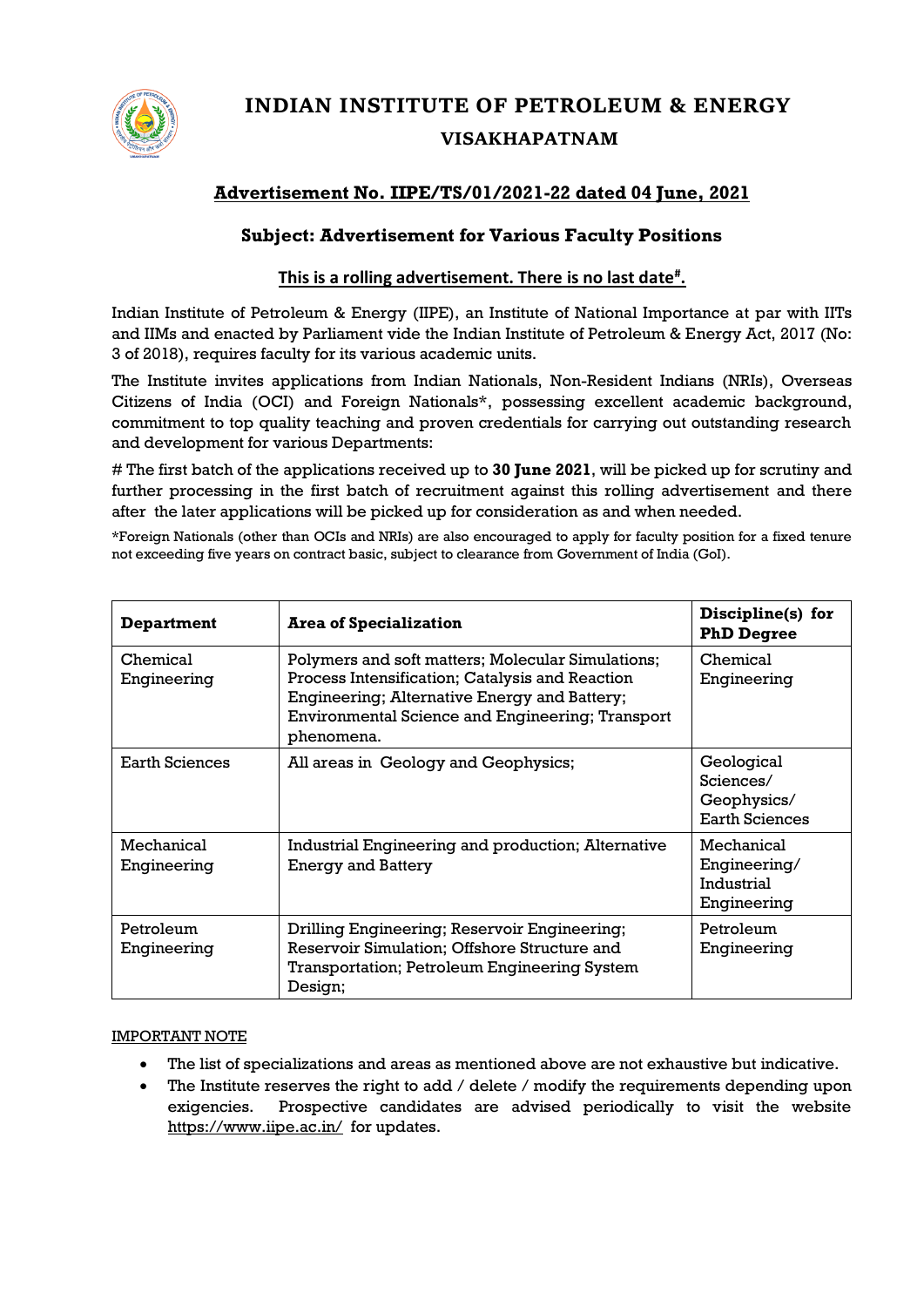### **1. QUALIFICATION**

Ph.D. with first class or equivalent at the preceding degree in the appropriate branch with consistently very good academic record throughout.

### **2. EXPERIENCE**

Eligibility and experience will be reckoned as on last date for receipt of applications.

### **2.1. PROFESSOR**

At least 10 years industrial / research / teaching experience of which at least 4 years should be at the level of Associate Professor in IITs, IISc Bangalore, IIMs, NITIE Mumbai and IISERs or at an equivalent level in any such other Indian or foreign institution(s) of comparable standards.

### **2.2. ASSOCIATE PROFESSOR**

At least 6 years industrial / research / teaching experience of which at least 3 years should be at the level of Assistant Professor Grade-I or equivalent positions in IITs, IISc Bangalore, IIMs, NITIE Mumbai and IISERs or in any such other Indian or Foreign Institution(s) of comparable standards.

### **2.3. ASSISTANT PROFESSOR GRADE – I**

At least 3 years industrial / research / teaching experience excluding, however, the experience gained while pursuing Ph.D. Candidate should have good publications and teaching potential.

### **2.4. ASSISTANT PROFESSOR GRADE – II**

Candidates with less than three years of industrial / research / teaching experience may be appointed on contractual basis as Assistant Professor Grade-II.

The candidates should have completed PhD thesis defence/Viva voce and obtained provisional certificate before the application date. At the entry level they may be placed in Academic Pay Level 10 at Cell 8 (Rs. 70,900/-) or Academic Pay Level 11 at Cell 10 (Rs. 89,900/-) or Academic Pay Level 11 at Cell 11 (Rs. 92,600/-) depending upon the experience after PhD. After completion of one year service in the Academic Pay Level 10 shall move to Academic Pay Level 11, and after three years of service and performance evaluation by an appropriate committee to Academic Pay Level 12 as Assistant Professor Grade-I with one year probation.

Assistant Professor Grade-II appointed in the Academic Pay Level 11 at Cell 10 shall move to Academic Pay Level 12 (Rs.101500/-) as Assistant Professor Grade-I after two years of service and performance evaluation by an appropriate committee with one year probation.

Similarly, Assistant Professor Grade-II appointed in the Academic Pay Level 11 at Cell 11 shall move to Academic Pay Level 12 (Rs.101500/-) as Assistant Professor Grade-I after one year of service and performance evaluation by an appropriate committee with one year probation.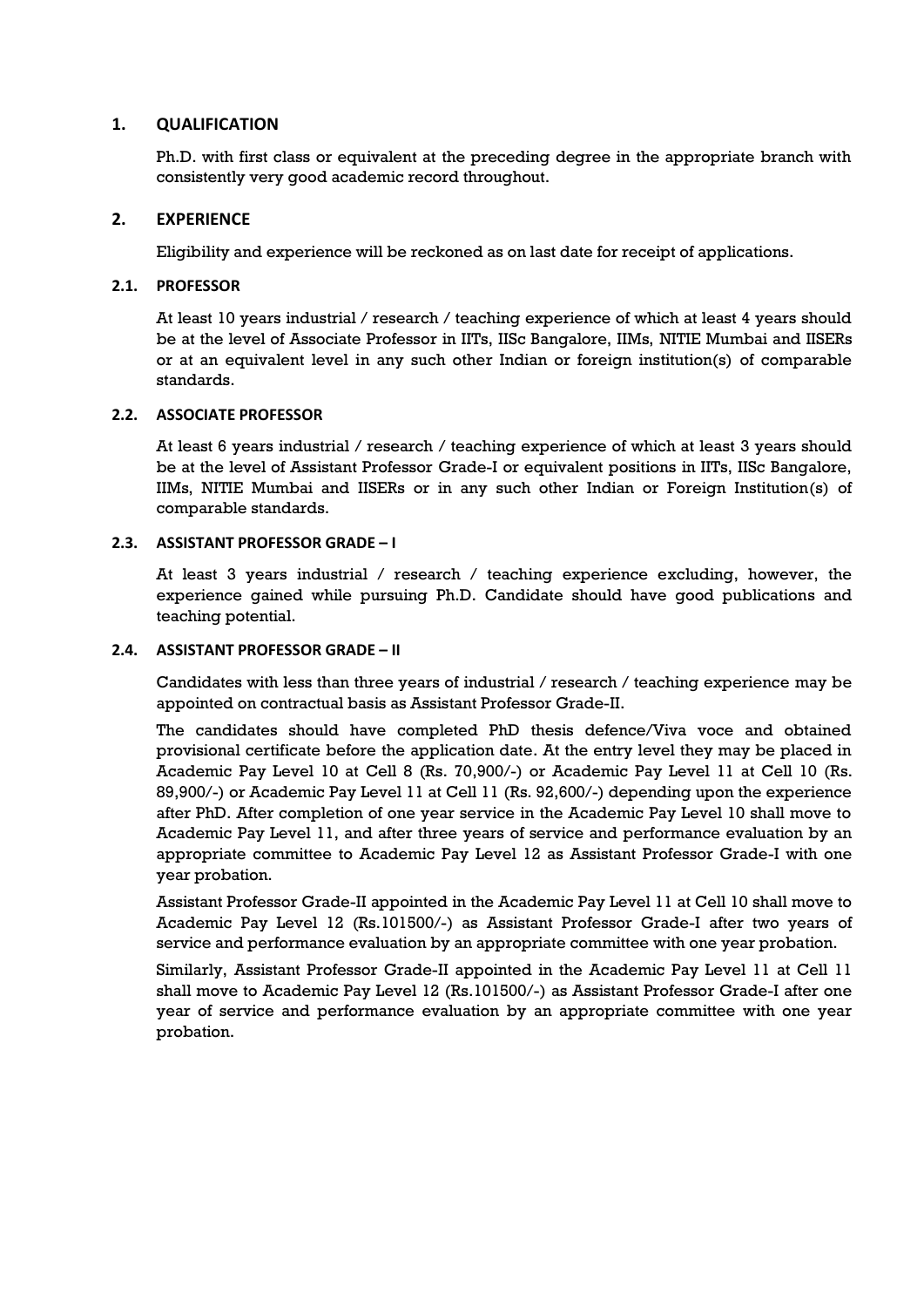### **3. PAY LEVEL AND BASIC PAY**

| <b>Position</b>                         | <b>Level and Pay Matrix</b>                    | <b>Minimum Basic Pay</b><br>in Pay level |
|-----------------------------------------|------------------------------------------------|------------------------------------------|
| Professor                               | $Level-14A$<br>Pay Matrix: Rs. 159100-220200/- | Rs. 1,59,100/-                           |
| Associate<br>Professor                  | Level-13A2<br>Pay Matrix: Rs. 139600-211300/-  | Rs. 1,39,600/-                           |
| Assistant<br>Professor<br>$(Grade - I)$ | $Level-12$<br>Pay Matrix: Rs. 101500-167400/-  | Rs. 1,01,500/-                           |

#### Note:

- Assistant Professor Grade-I on completion of 3 years of service shall move to Level 13A1 of Pay Matrix and will, however, continue to be designated as Assistant Professor of Grade I.
- The positions carry allowances such as DA, HRA, Transport Allowance (TA) and telephone charges as per the rules of the Institute, which at present correspond to those admissible to Central Government employees stationed at Visakhapatnam.
- Depending upon the qualifications and experience, a higher starting salary may be offered in deserving cases as decided by the Selection Committee.

### **4. AGE**

Candidates for Assistant Professor Grade I should be preferably below 38 years of age and candidates for Assistant Professor Grade II should be preferably below 35 years and for Associate Professors should be preferably below 45 years. The age will be calculated as on the closing date of the application.

### **5. RESERVATION**

Without any compromise on qualification, experience and competence, reservation for SC / ST / OBC/EWS / PWD categories is applicable as per MHRD / Government of India rules.

#### **6. ACCOMMODATION**

Suitable residential accommodation in the campus will be provided on joining the Institute, as and when the accommodation gets ready in the permanent campus.

### **7. INCENTIVES FOR PURSUING EXCELLENCE IN TEACHING AND RESEARCH**

- 7.1. Innovative Research Grant under the Institute Research Grant (IRG) be provided to new faculty members upto a maximum of Rs. 25 lakh for equipment and infrastructure and an additional Rs. 3 lakh for consumables, contingency and travel, as per institute norms.
- 7.2. A Cumulative Professional Development Allowance (CPDA) of Rs. 3 lakhs for every block period of 3 years (Rupees one lakh per year) may be made available to every member of the faculty on reimbursable basis to meet the expenses for participating in both national and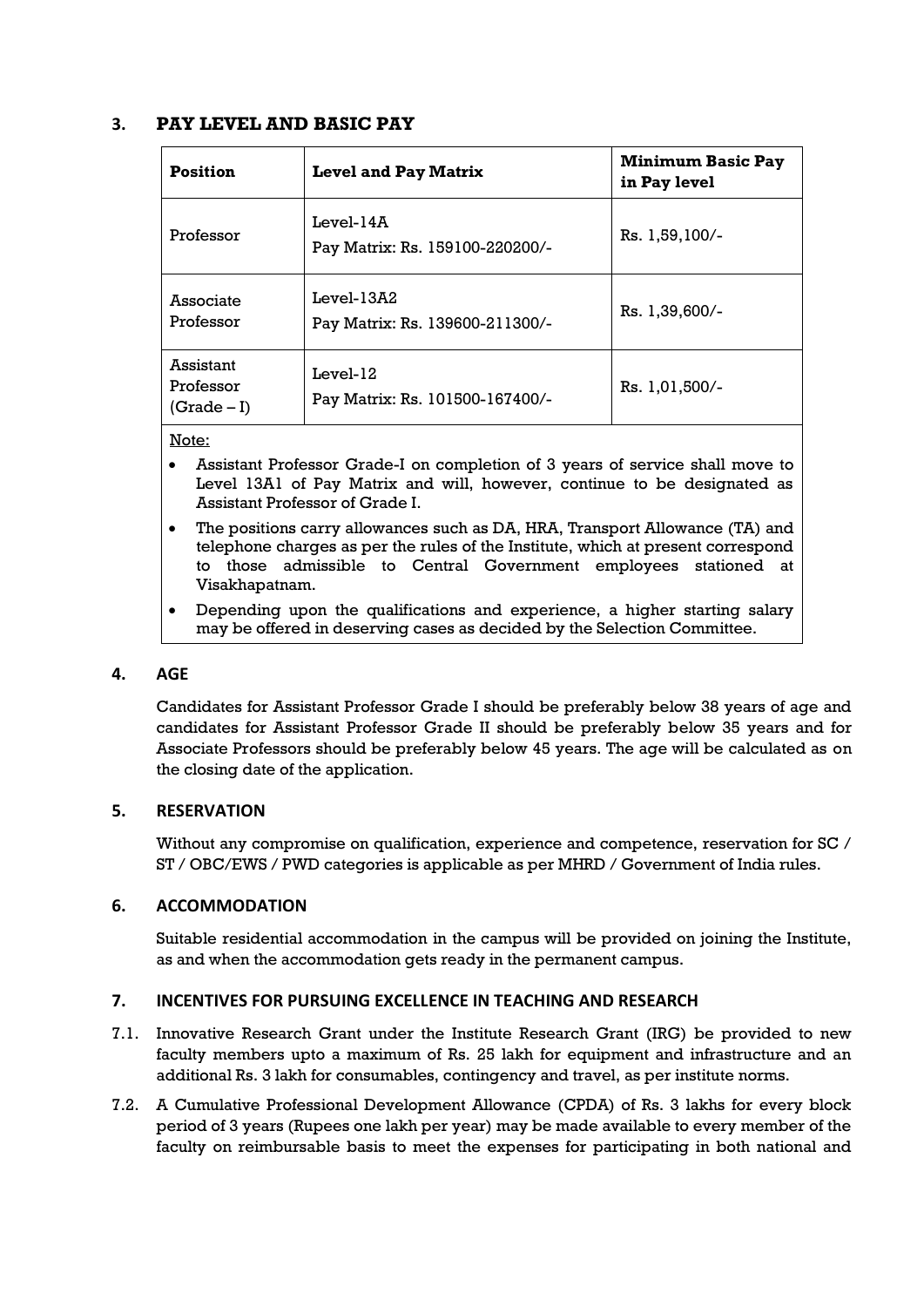international conferences, paying the membership fee of various professional bodies and contingent expenses.

- 7.3. An additional amount of Rs. 50,000/- is given to a faculty member for attending conferences abroad who is a Principal Investigator of a Sponsored Project amounting to at least Rs. 15 lakhs and has at least three published papers in referred journals in the preceding three years.
- 7.4. Reimbursement of relocation charges within India / abroad of upto Rs. 1,50,000/- to the faculty members at the time of their joining as per rules of the institute.
- 7.5. Interest free soft advance of Rs. 50,000/- to the newly recruited faculty members.
- 7.6. Honorarium of Rs. 15,000/- per month to the faculty members who are the S.S. Bhatnagar awardees OR who are Fellow of at least two National Academies.
- 7.7. Transport Allowance and reimbursement of Telephone bills upto Rs. 1500/- per month as per rules of IIPE.
- 7.8. Free local telephone facility in the Department as well as residences within the campus.
- 7.9. Children Education Allowances (CEA) / LTC facility as per Government of India rules.
- 7.10. Medical Allowances for self and other dependent family members will be provided as per IIPE rules.

#### **8. GENERAL INFORMATION**

- 8.1. Candidates have to send their application in the prescribed format only along with selfattested copies of all educational qualification, experience and other testimonials. Incomplete applications or applications not in prescribed format or applications without selfattested copies of certificates/testimonials are liable to be rejected.
- 8.2. Candidates are advised to fill their correct and active e-mail addresses in the application as all correspondence will be made by the Institute through e-mail only. Further, for any updates, please visit the Institute website regularly, for subsequent amendments if any in the advertisement and results.
- 8.3. In case of any corrigendum/addendum pertaining to this advertisement, the same shall be published in the Institute's website only. Accordingly, all applicants in their own interests are advised to regularly visit the Institute's website '[www.iipe.ac.in](http://www.iipe.ac.in/)'.
- 8.4. Separate application must be sent if a candidate is applying for a faculty position in more than one Department and for each position.
- 8.5. Relaxation in case of experience and age may be considered in respect of outstanding candidates.
- 8.6. Degree obtained by the candidate should have been awarded by a recognized University / Institute.
- 8.7. Mere eligibility shall not vest any right on any candidate for being called for interview. The decision of the Institute in all matters will be final. No correspondence will be entertained from the candidates in connection with the process of selection / interview.
- 8.8. The Institute reserves the right to call for interview only those candidates shortlisted on the basis of their qualification, experience, research and publication records and departmental/specialization requirement, interaction session arranged by IIPE, etc.
- 8.9. Outstation candidates are required to attend in person atleast for one of the Interaction or Final interview when he/she asks to attend by skype or video conferencing interview for one of them. However, it is mandatory that candidates from India are to attend the final interview in person.